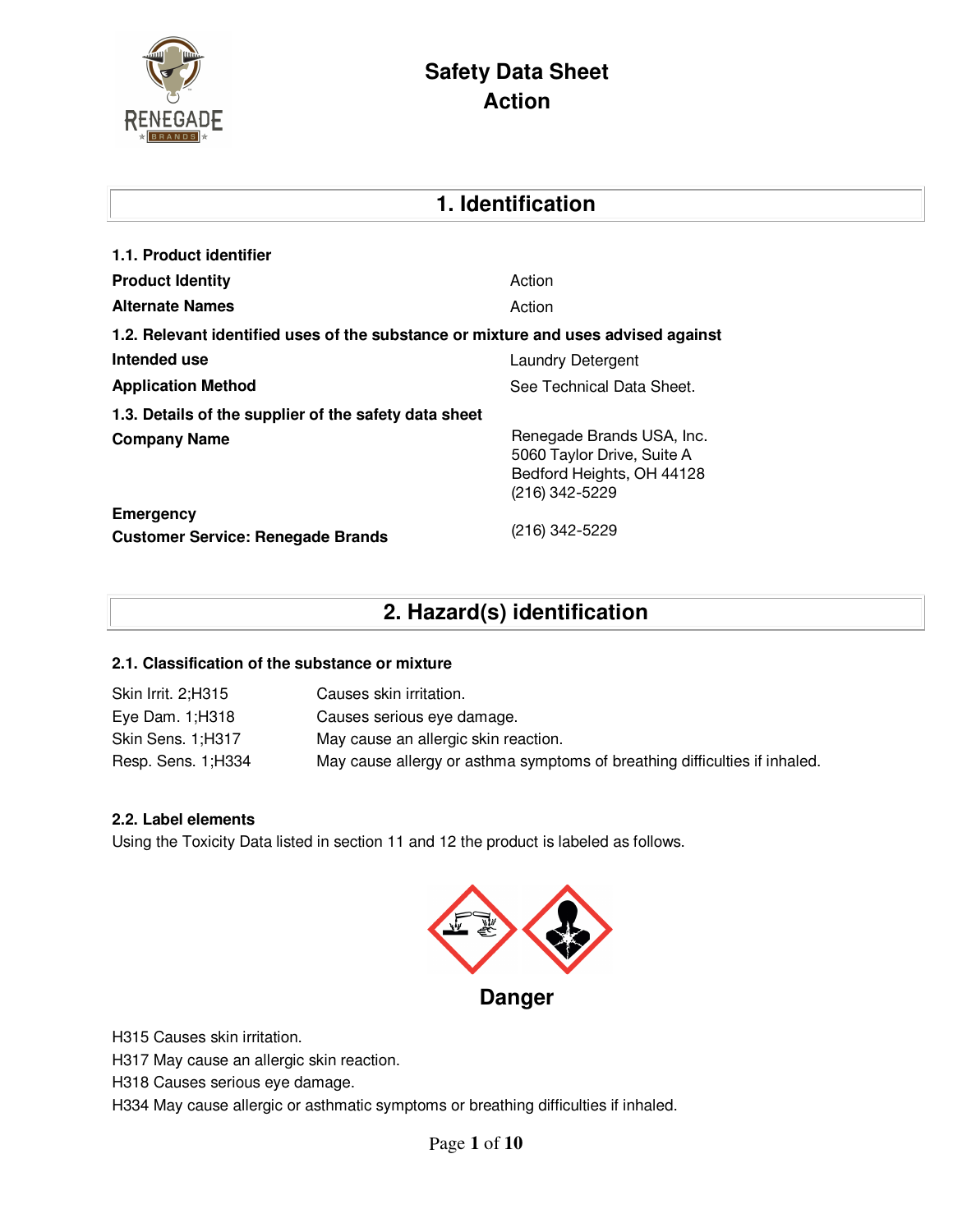

### **[Prevention]:**

P210 Keep away from heat / sparks / open flames / hot surfaces - No smoking.

P220 Keep / Store away from clothing combustible materials.

P221 Take any precaution to avoid mixing with combustibles.

P261 Avoid breathing dust / fume / gas / mist / vapors / spray.

P264 Wash thoroughly after handling.

P272 Contaminated work clothing should not be allowed out of the workplace.

P280 Wear protective gloves / eye protection / face protection.

P285 In case of inadequate ventilation wear respiratory protection.

#### **[Response]:**

P302+352 IF ON SKIN: Wash with plenty of soap and water.

P304+341 IF INHALED: If breathing is difficult, remove victim to fresh air and keep at rest in a position comfortable for breathing.

P305+351+338 IF IN EYES: Rinse continuously with water for several minutes. Remove contact lenses if present and easy to do - continue rinsing.

P310 Immediately call a POISON CENTER or doctor / physician.

P313 Get medical advice / attention.

P321 Specific treatment (see information on this label).

P333+313 If skin irritation or a rash occurs: Get medical advice / attention.

P342+311 If experiencing respiratory symptoms: Call a POISON CENTER or doctor / physician.

P362 Take off contaminated clothing and wash before reuse.

P363 Wash contaminated clothing before reuse.

P370+378 In case of fire: Use extinguishing media listed in section 5 of SDS for extinction.

#### **[Storage]:**

No GHS storage statements

### **[Disposal]:**

P501 Dispose of contents / container in accordance with local / national regulations.

## **3. Composition/information on ingredients**

This product contains the following substances that present a hazard within the meaning of the relevant State and Federal Hazardous Substances regulations.

| Ingredient/Chemical Designations                               | Weight %     | <b>GHS Classification</b>                                                                   | <b>Notes</b> |
|----------------------------------------------------------------|--------------|---------------------------------------------------------------------------------------------|--------------|
| Sodium carbonate<br>CAS Number: 0000497-19-8                   | 40-50        | Eve Irrit. 2:H319                                                                           | $[1]$        |
| Triphosphoric acid, sodium salt (1:5)<br>CAS Number: 7758-29-4 | 25-35        | Skin Irrit. 2: H315                                                                         | $[1]$        |
| Nonylphenol, ethoxylated<br>CAS Number: 127087-87-0            | $1 - 10$     | Skin Irrit. 2: H315                                                                         | $[1]$        |
| Subtilisins (proteolytic enzymes)<br>CAS Number: 0009014-01-1  | $0.10 - 1.0$ | <b>STOT SE 3:H335</b><br>Skin Irrit. 2:H315<br><b>Eye Dam. 1;H318</b><br>Resp. Sens. 1:H334 | $[1][2]$     |

In accordance with paragraph (i) of §1910.1200, the specific chemical identity and/or exact percentage (concentration) of composition has been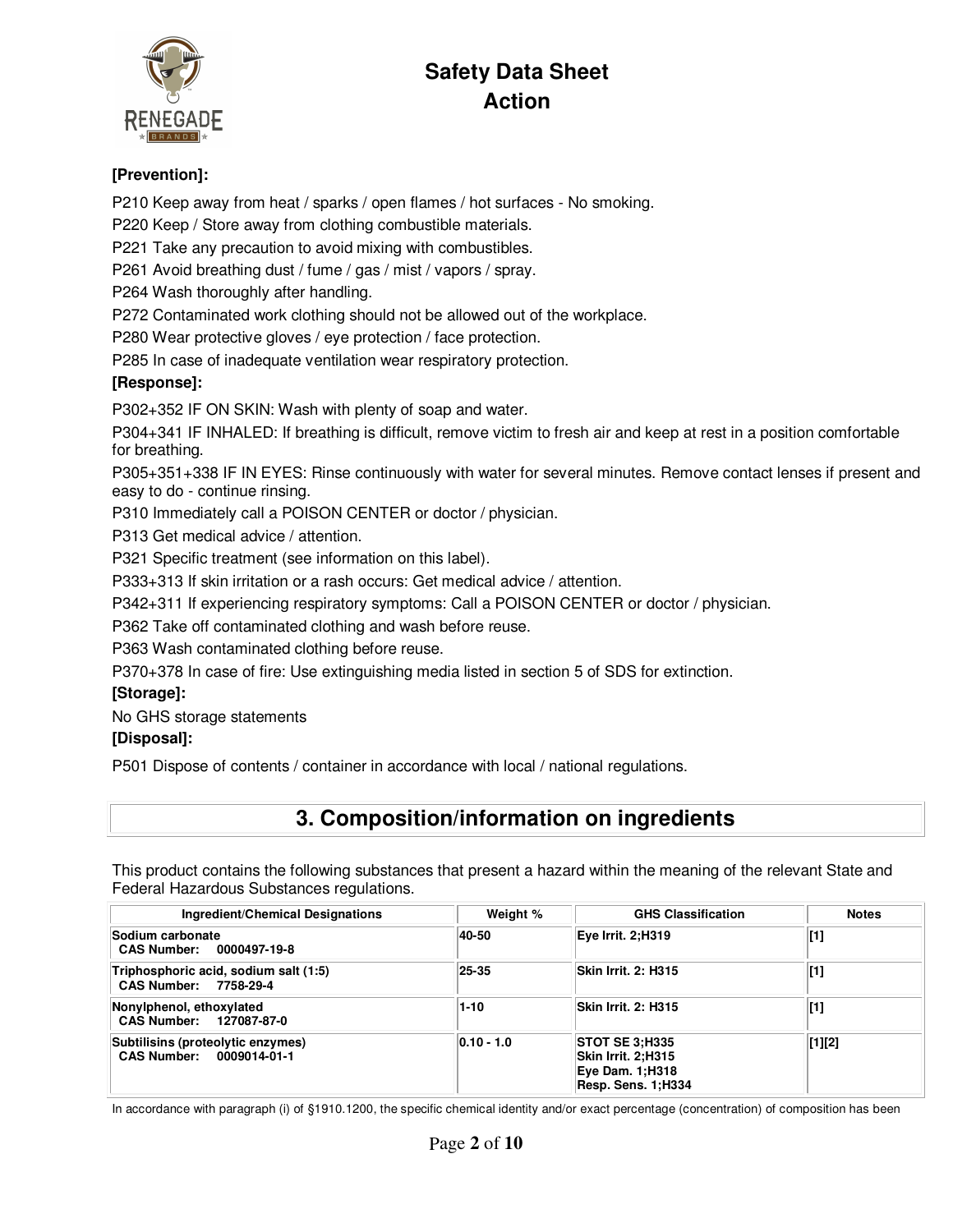

withheld as a trade secret.

[1] Substance classified with a health or environmental hazard.

[2] Substance with a workplace exposure limit.

[3] PBT-substance or vPvB-substance.

\*The full texts of the phrases are shown in Section 16.

## **4. First aid measures**

| 4.1. Description of first aid measures   |                                                                                                                                                                                                                                                           |
|------------------------------------------|-----------------------------------------------------------------------------------------------------------------------------------------------------------------------------------------------------------------------------------------------------------|
| General                                  | In all cases of doubt, or when symptoms persist, seek medical attention.<br>Never give anything by mouth to an unconscious person.                                                                                                                        |
| Inhalation                               | Remove affected person to fresh air. If person is not breathing, call 911 or an ambulance,<br>then give artificial respiration, preferably mouth-to-mouth if possible. Call a poison control<br>center or doctor for further treatment advice.            |
| <b>Eyes</b>                              | Flush with cool water. Remove contact lenses, if applicable, and continue flushing for at<br>least 15 minutes. Obtain medical attention if irritation persists.                                                                                           |
| <b>Skin</b>                              | Immediately flush with cool water for 15 minutes while removing contaminated clothing and<br>shoes. Discard or wash well before reuse. Obtain medical advice immediately.                                                                                 |
| Ingestion                                | Do not induce vomiting. If vomiting occurs naturally, have victim lean forward to reduce risk<br>of aspiration. Never give anything by mouth if victim is unconscious, or is convulsing.<br>Obtain medical attention.                                     |
|                                          | 4.2. Most important symptoms and effects, both acute and delayed                                                                                                                                                                                          |
| <b>Overview</b>                          | <b>CAUSES EYE BURNS. MAY CAUSE SKIN IRRITATION.</b><br>MAY CAUSE ALLERGIC RESPIRATORY REACTION.<br>Corrosive to aluminum.                                                                                                                                 |
|                                          | Routes of Exposure: Eye, Skin contact, Inhalation, Ingestion.                                                                                                                                                                                             |
|                                          | <b>Inhalation:</b> Inhalation of dusts may cause respiratory irritation.                                                                                                                                                                                  |
|                                          | Skin: May cause irritation. Contains a potential skin sensitizer.                                                                                                                                                                                         |
|                                          | Eyes: Causes chemical burns. May cause blindness.                                                                                                                                                                                                         |
|                                          | Ingestion: Harmful if swallowed. May cause stomach distress, nausea or vomiting.                                                                                                                                                                          |
|                                          | Target organs: Eyes. Respiratory system. Skin.<br>Chronic effects: Prolonged or repeated exposure can cause drying, defatting and<br>dermatitis.<br>Signs and symptoms: Symptoms may include stinging, tearing, redness, swelling, and<br>blurred vision. |
|                                          | See section 2 for further details.                                                                                                                                                                                                                        |
| Inhalation<br><b>Eyes</b><br><b>Skin</b> | May cause allergy or asthma symptoms of breathing difficulties if inhaled.<br>Causes serious eye damage.<br>May cause an allergic skin reaction. Causes skin irritation.                                                                                  |
|                                          |                                                                                                                                                                                                                                                           |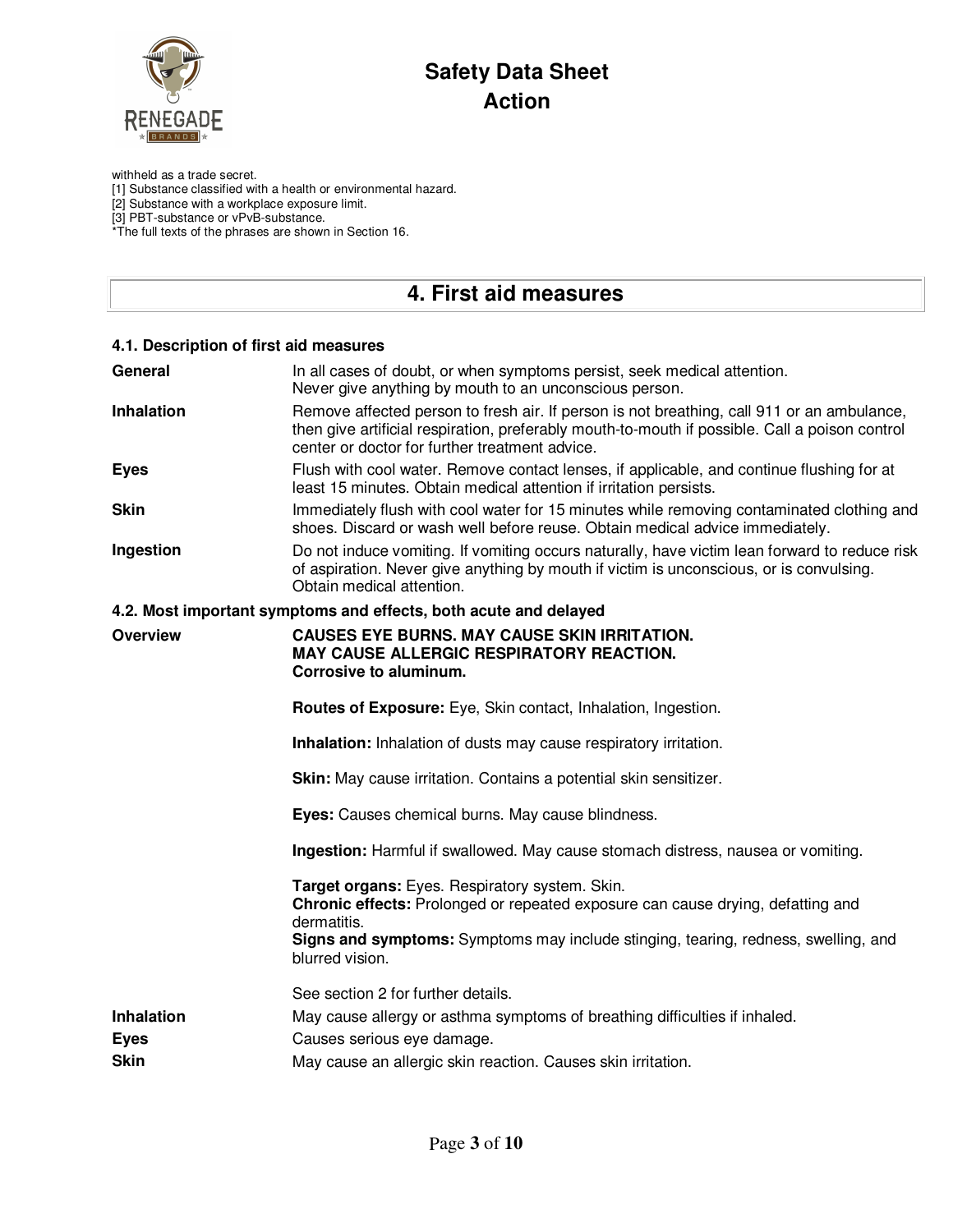

### **5. Fire-fighting measures**

#### **5.1. Extinguishing media**

Carbon dioxide, dry chemical, alcohol foam

#### **5.2. Special hazards arising from the substance or mixture**

Hazardous decomposition: Oxides of carbon, sulfur, and phosphorus.

Avoid breathing dust / fume / gas / mist / vapors / spray.

#### **5.3. Advice for fire-fighters**

Firefighters should wear full protective clothing including self contained breathing apparatus.

### **6. Accidental release measures**

#### **6.1. Personal precautions, protective equipment and emergency procedures**

Put on appropriate personal protective equipment (see section 8).

#### **6.2. Environmental precautions**

Do not allow spills to enter drains or waterways.

Use good personal hygiene practices. Wash hands before eating, drinking, smoking or using toilet. Promptly remove soiled clothing and wash thoroughly before reuse.

#### **6.3. Methods and material for containment and cleaning up**

Personal precautions: Keep unnecessary personnel away. Do not touch or walk through spilled material. Do not touch damaged containers or spilled material unless wearing appropriate protective space clothing. Keep people away from and upwind of spill/leak.

Environmental precautions: Do not discharge into lakes, streams, ponds or public waters.

Methods for containment: Eliminate all ignition sources (no smoking, flares, sparks, or flames in immediate area). Prevent entry into waterways, sewers, basements or confined areas.

Methods for cleaning up: Before attempting clean up, refer to hazard data given above. Use broom or dry vacuum to collect material for proper disposal without raising dust. Rinse area with water. Prevent large spills from entering sewers or waterways. Contact emergency services and supplier for advice.

## **7. Handling and storage**

#### **7.1. Precautions for safe handling**

Use good industrial hygiene practices in handling this material. Keep from contact with clothing and other combustible materials. Keep container closed. Use only with adequate ventilation. Do not breathe dust from this material. Avoid prolonged or repeated skin contact with this material. Wash thoroughly after handling. Do not get in eyes, on skin or on clothing. Keep container tightly closed.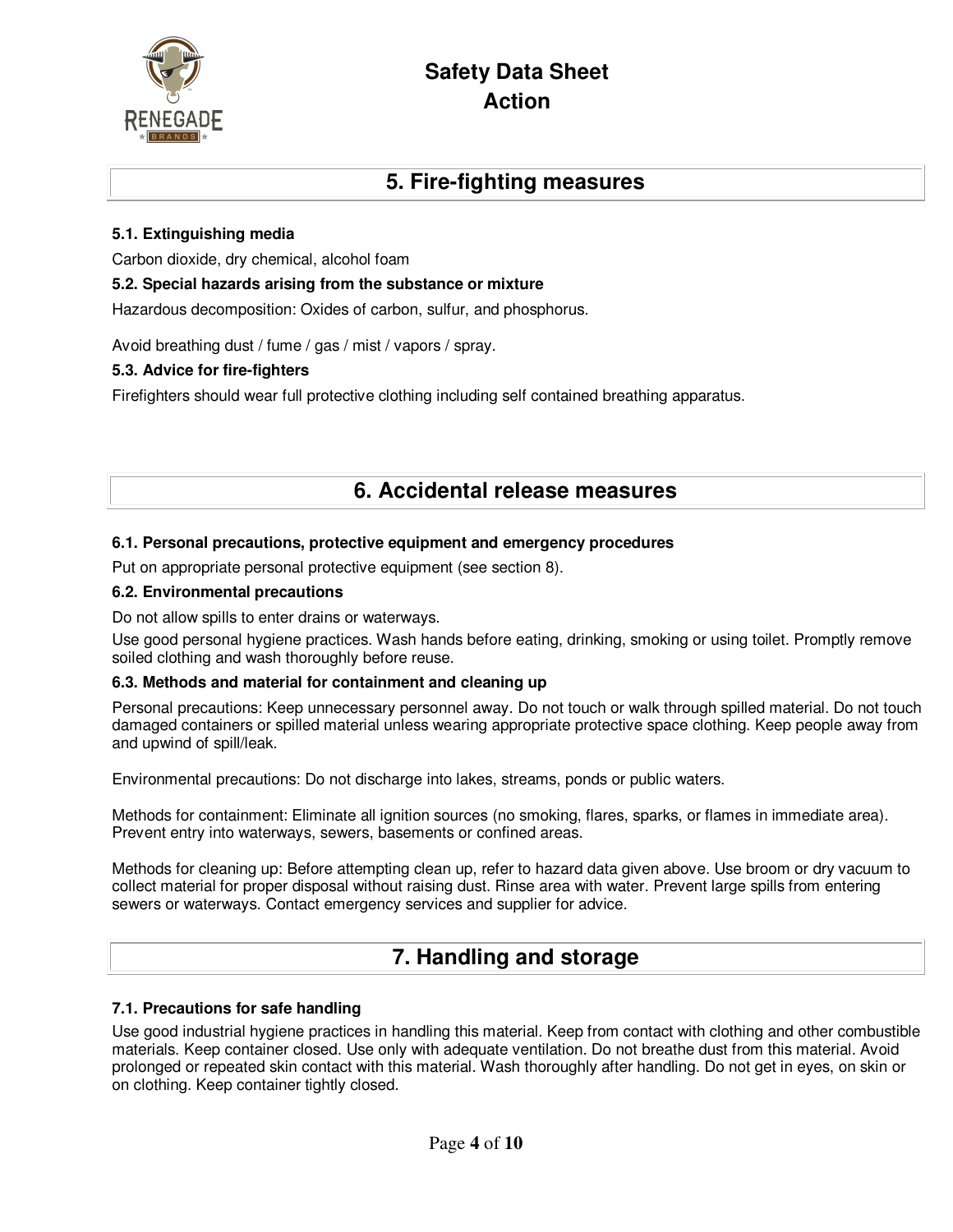

See section 2 for further details. - [Prevention]:

#### **7.2. Conditions for safe storage, including any incompatibilities**

Handle containers carefully to prevent damage and spillage.

Incompatible materials: Acids, wet storage, aluminum, caustics, and reducing agents.

Keep out of reach of children. Keep away from heat, open flames or other sources of ignition.

See section 2 for further details. - [Storage]:

#### **7.3. Specific end use(s)**

No data available.

## **8. Exposure controls and personal protection**

#### **8.1. Control parameters**

#### **Exposure**

| CAS No.                                           | Ingredient                            | <b>Source</b>        | Value                        |
|---------------------------------------------------|---------------------------------------|----------------------|------------------------------|
| 0000497-19-8                                      | Sodium carbonate                      | OSHA                 | No Established Limit         |
|                                                   |                                       | <b>ACGIH</b>         | No Established Limit         |
|                                                   |                                       | NIOSH                | No Established Limit         |
|                                                   |                                       | Supplier             | No Established Limit         |
| 0007758-29-4                                      | Triphosphoric acid, sodium salt (1:5) | OSHA                 | No Established Limit         |
|                                                   |                                       | ACGIH                | No Established Limit         |
|                                                   | NIOSH                                 | No Established Limit |                              |
|                                                   |                                       | Supplier             | No Established Limit         |
| 0009014-01-1<br>Subtilisins (proteolytic enzymes) |                                       | <b>OSHA</b>          | No Established Limit         |
|                                                   |                                       | ACGIH                | No Established Limit         |
|                                                   |                                       | NIOSH                | ST 0.00006 mg/m3 [60-minute] |
|                                                   |                                       | Supplier             | No Established Limit         |

#### **Carcinogen Data**

| CAS No.                                                  | Ingredient                        | <b>Source</b> | Value                                                              |
|----------------------------------------------------------|-----------------------------------|---------------|--------------------------------------------------------------------|
| 0000497-19-8                                             | Sodium carbonate                  | <b>OSHA</b>   | Select Carcinogen: No                                              |
|                                                          |                                   | <b>NTP</b>    | Known: No; Suspected: No                                           |
|                                                          |                                   | <b>IARC</b>   | Group 1: No; Group 2a: No; Group 2b: No; Group 3: No; Group 4: No; |
| 0007758-29-4<br>Triphosphoric acid, sodium salt<br>(1:5) |                                   | <b>OSHA</b>   | Select Carcinogen: No                                              |
|                                                          |                                   | <b>NTP</b>    | Known: No; Suspected: No                                           |
|                                                          |                                   | <b>IARC</b>   | Group 1: No; Group 2a: No; Group 2b: No; Group 3: No; Group 4: No; |
| 0009014-01-1                                             | Subtilisins (proteolytic enzymes) | <b>OSHA</b>   | Select Carcinogen: No                                              |
|                                                          |                                   | <b>NTP</b>    | Known: No; Suspected: No                                           |
|                                                          |                                   | <b>IARC</b>   | Group 1: No; Group 2a: No; Group 2b: No; Group 3: No; Group 4: No; |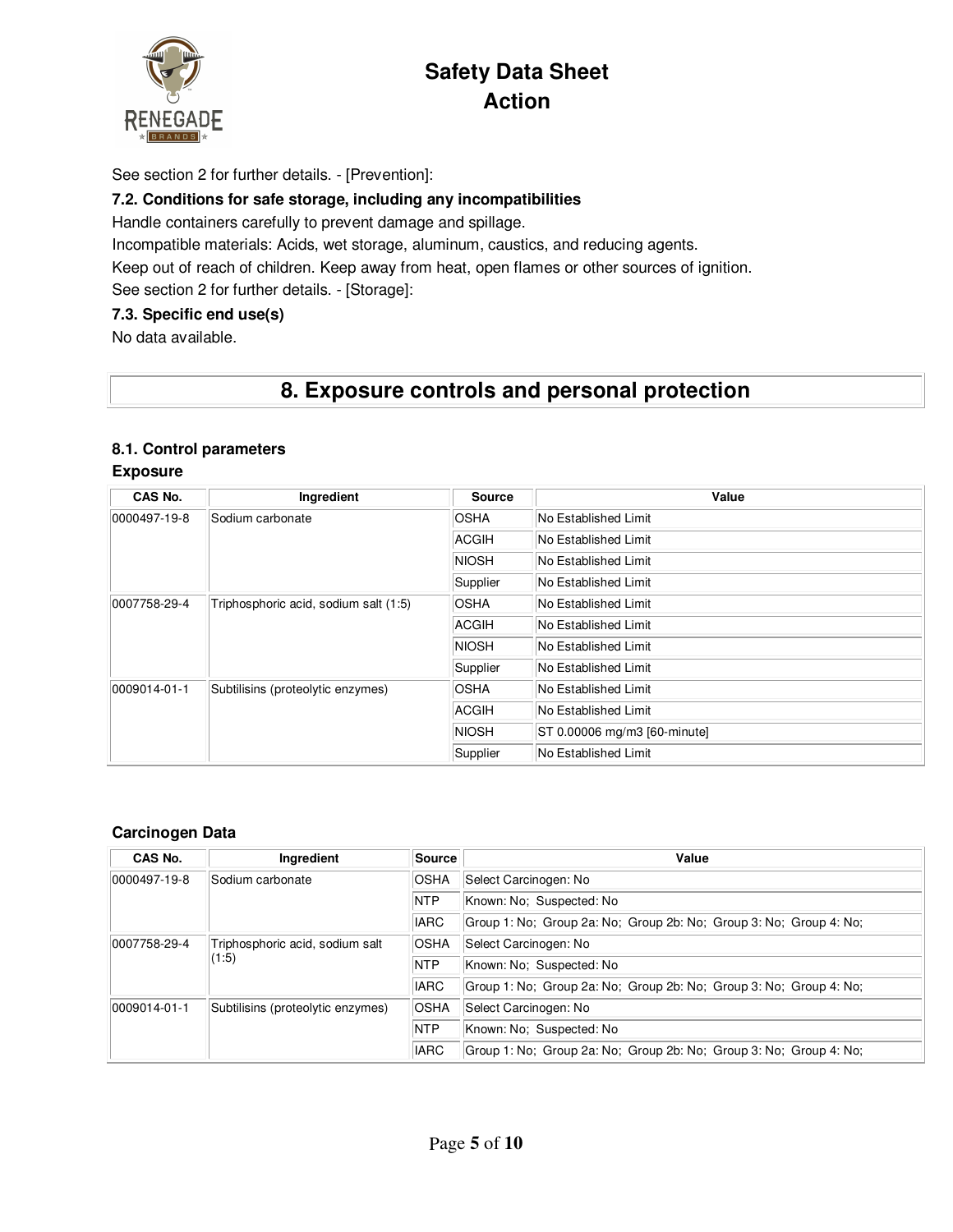

| 8.2. Exposure<br>controls Respiratory<br><b>Eyes</b><br><b>Skin</b><br><b>Engineering Controls</b> | Where exposure guideline levels may be exceeded, use an approved NIOSH respirator.<br>Chemical goggles/splash shield required.<br>Wear rubber gloves.<br>Provide adequate ventilation. Where reasonably practicable this should be achieved by the<br>use of local exhaust ventilation and good general extraction. If these are not sufficient to<br>maintain concentrations of particulates and any vapor below occupational exposure limits<br>suitable respiratory protection must be worn. |
|----------------------------------------------------------------------------------------------------|-------------------------------------------------------------------------------------------------------------------------------------------------------------------------------------------------------------------------------------------------------------------------------------------------------------------------------------------------------------------------------------------------------------------------------------------------------------------------------------------------|
| <b>Other Work Practices</b>                                                                        | Use good personal hygiene practices. Wash hands before eating, drinking, smoking or<br>using toilet. Promptly remove soiled clothing and wash thoroughly before reuse.                                                                                                                                                                                                                                                                                                                          |
| See section 2 for further details. - [Prevention]:                                                 |                                                                                                                                                                                                                                                                                                                                                                                                                                                                                                 |

# **9. Physical and chemical properties**

Appearance **Appearance** White Powder **Odor** Characteristic **Odor threshold** Not Measured **pH** 11 (1% solution) **Melting point / freezing point** Not Measured **Initial boiling point and boiling range Mot Measured Results Flash Point** Not Measured **Evaporation rate (Ether = 1)** Not Measured **Flammability (solid, gas)** Not Applicable **Upper/lower flammability or explosive limits Lower Explosive Limit:** Not Measured

**Vapor pressure (Pa)** Not Measured **Vapor Density Not Measured** Not Measured **Specific Gravity Not Measured** Not Measured **Solubility in Water** Not Measured **Partition coefficient n-octanol/water (Log Kow)** Not Measured **Auto-ignition temperature Not Measured Not Measured Decomposition temperature** Not Measured **Viscosity (cSt)** Not Measured **9.2. Other information**

**Upper Explosive Limit:** Not Measured

No other relevant information.

## **10. Stability and reactivity**

#### **10.1. Reactivity**

Hazardous Polymerization will not occur.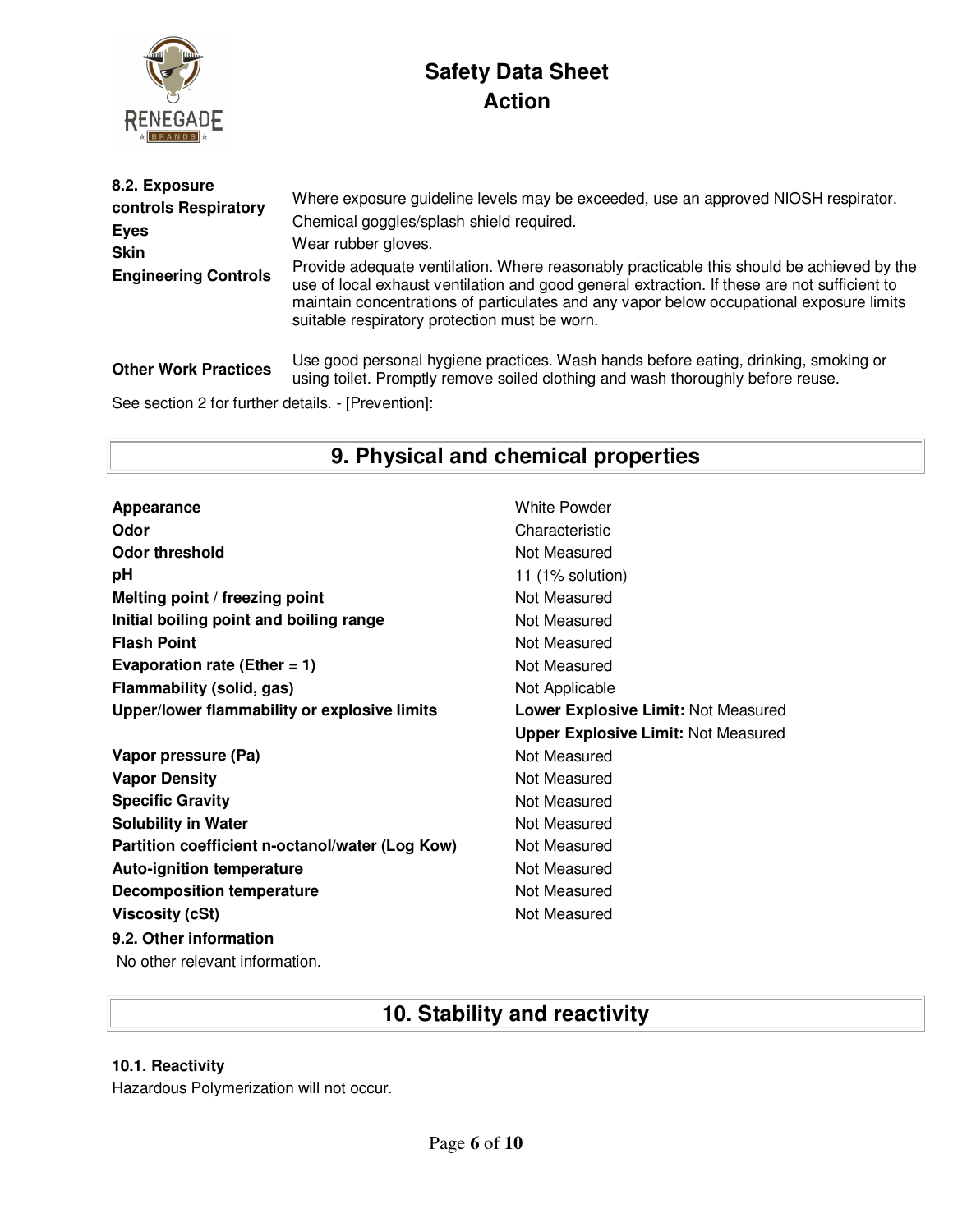

**10.2. Chemical stability**  Stable under normal circumstances. **10.3. Possibility of hazardous reactions**  Strong Oxidizers **10.4. Conditions to avoid**  Heat and contact with combustible materials. **10.5. Incompatible materials**  Acids, wet storage, aluminum, caustics, reducing agents. **10.6. Hazardous decomposition products**  Oxides of carbon, sulfur, and phosphorus.

# **11. Toxicological information**

#### **Acute toxicity**

| Ingredient                                      | Oral LD50.<br>mg/kg | Skin LD50.<br>mg/kg | Inhalation<br>Vapor LC50,<br>mq/L/4hr | <b>Inhalation</b><br>Dust/Mist LC50.<br>mq/L/4hr | <b>Inhalation</b><br>Gas LC50,<br>ppm |
|-------------------------------------------------|---------------------|---------------------|---------------------------------------|--------------------------------------------------|---------------------------------------|
| Sodium carbonate - (497-19-8)                   | 4,090.00, Rat -     | No data             | No data                               | No data                                          | No data                               |
|                                                 | Category: 5         | available           | available                             | available                                        | available                             |
| Triphosphoric acid, sodium salt (1:5)           | 3,120.00, Rat -     | No data             | No data                               | No data                                          | No data                               |
| $- (7758-29-4)$                                 | Category: 5         | available           | available                             | available                                        | available                             |
| Subtilisins (proteolytic enzymes) - (9014-01-1) | No data             | No data             | No data                               | No data                                          | No data                               |
|                                                 | available           | available           | available                             | available                                        | available                             |

Note: When no route specific LD50 data is available for an acute toxin, the converted acute toxicity point estimate was used in the calculation of the product's ATE (Acute Toxicity Estimate).

| <b>Classification</b>         | Category | <b>Hazard Description</b>                                                     |
|-------------------------------|----------|-------------------------------------------------------------------------------|
| Acute toxicity (oral)         |          | Not Applicable                                                                |
| Acute toxicity (dermal)       |          | Not Applicable                                                                |
| Acute toxicity (inhalation)   |          | Not Applicable                                                                |
| Skin corrosion/irritation     | 2        | Causes skin irritation.                                                       |
| Serious eye damage/irritation |          | Causes serious eye damage.                                                    |
| Respiratory sensitization     |          | May cause allergy or asthma symptoms of breathing<br>difficulties if inhaled. |
| Skin sensitization            |          | May cause an allergic skin reaction.                                          |
| Germ cell mutagenicity        |          | Not Applicable                                                                |
| Carcinogenicity               |          | Not Applicable                                                                |
| Reproductive toxicity         |          | Not Applicable                                                                |
| STOT-single exposure          |          | Not Applicable                                                                |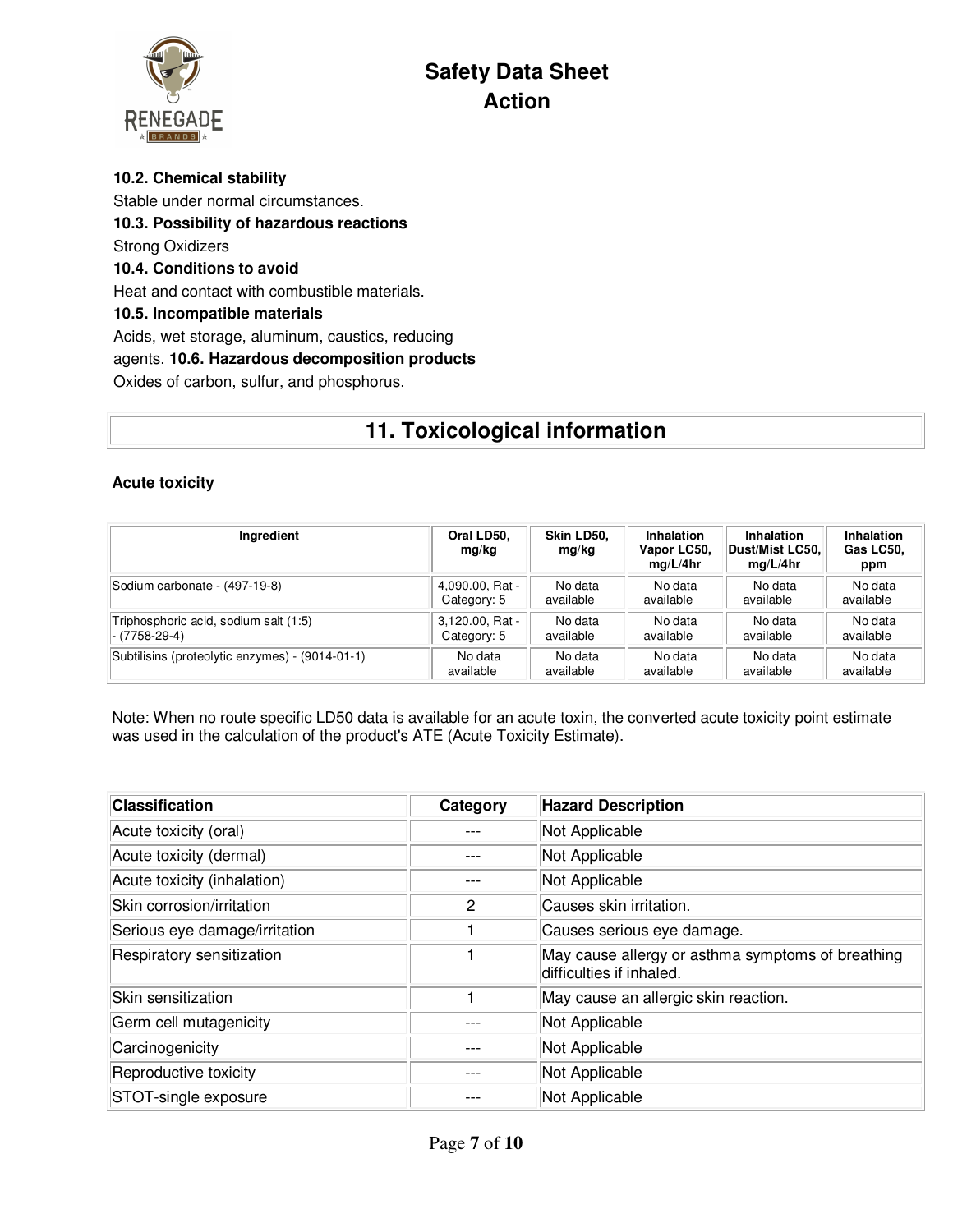

| STG<br>exposure<br>oeated. | $---$ | piicapie |
|----------------------------|-------|----------|
| ⊺Aspir<br>hazard<br>alion  | $---$ | plicable |

## **12. Ecological information**

#### **12.1. Toxicity**

The preparation has been assessed following the conventional method of the Dangerous Preparations Directive 1999/45/EC and GHS and is not classified as dangerous for the environment, but contains substance(s) dangerous for the environment. See section 3 for details

#### **Aquatic Ecotoxicity**

| Ingredient                                                | 96 hr LC50 fish,<br>ma/l       | 48 hr EC50 crustacea,<br>mq/l | ErC50 algae,<br>ma/l                |
|-----------------------------------------------------------|--------------------------------|-------------------------------|-------------------------------------|
| Sodium carbonate - (497-19-8)                             | 300.00, Lepomis<br>macrochirus | 265.00, Daphnia magna         | 242.00 (72 hr), Freshwater<br>Algae |
| Triphosphoric acid, sodium salt (1:5)<br>$ -$ (7758-29-4) | Not Available                  | Not Available                 | Not Available                       |
| Subtilisins (proteolytic enzymes) - (9014-01-1)           | Not Available                  | Not Available                 | Not Available                       |

#### **12.2. Persistence and degradability**

There is no data available on the preparation itself.

#### **12.3. Bioaccumulative potential**

Not Measured

#### **12.4. Mobility in soil**

No data available.

#### **12.5. Results of PBT and vPvB assessment**

This product contains no PBT/vPvB chemicals.

#### **12.6. Other adverse effects**

No data available.

### **13. Disposal considerations**

#### **13.1. Waste treatment methods**

Observe all federal, state and local regulations when disposing of this substance.

### **14. Transport information**

|                          | <b>DOT (Domestic Surface)</b><br>Transportation) | IMO / IMDG (Ocean<br>Transportation) | <b>ICAO/IATA</b> |
|--------------------------|--------------------------------------------------|--------------------------------------|------------------|
| 14.1. UN number          | N/A                                              | N/A                                  | N/A              |
| 14.2. UN proper shipping | N/A                                              | N/A                                  | N/A              |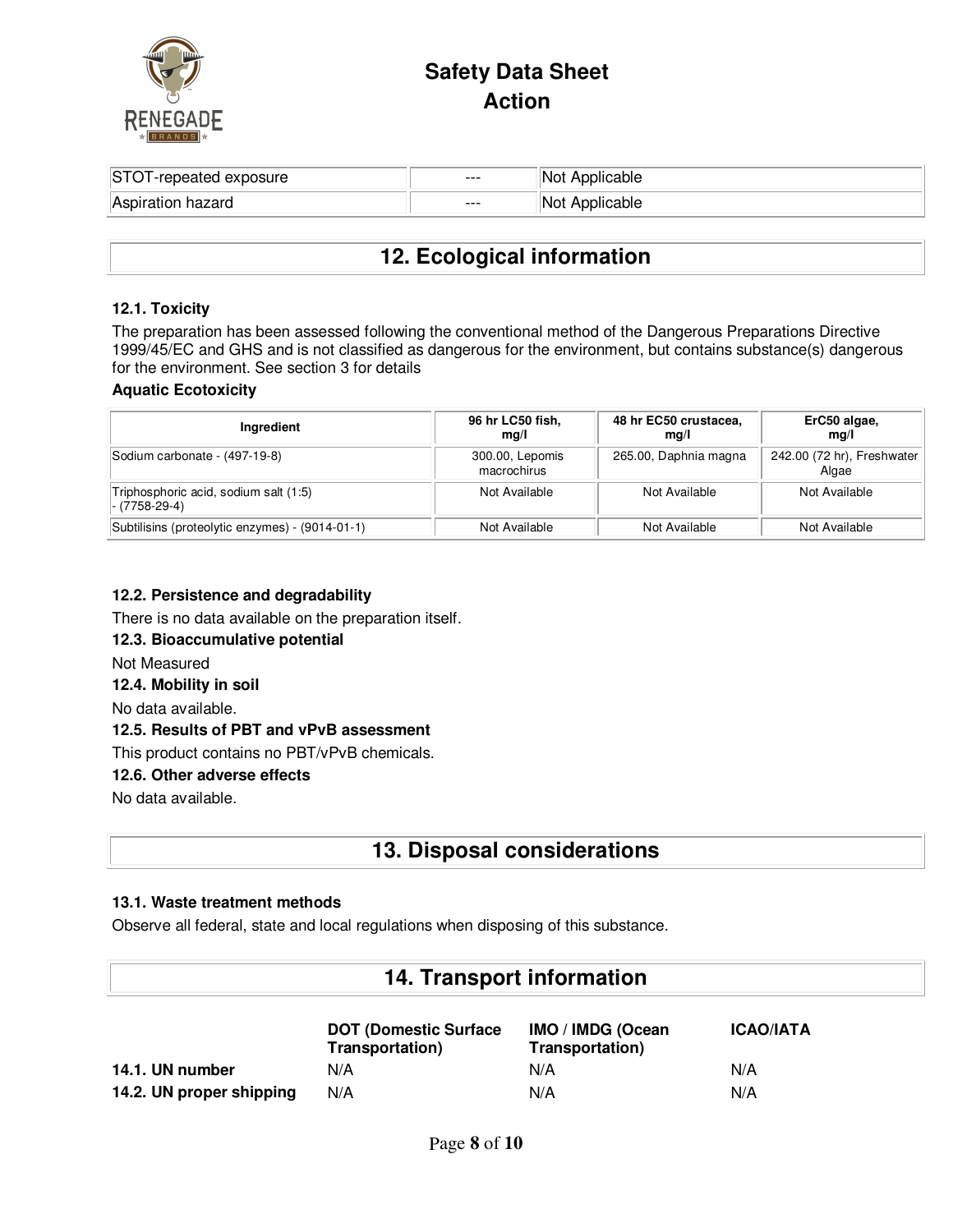| <b>RENEGADE</b>                     |                        | <b>Safety Data Sheet</b><br><b>Action</b> |     |
|-------------------------------------|------------------------|-------------------------------------------|-----|
| name                                |                        |                                           |     |
| 14.3. Transport<br>hazard class(es) | N/A                    | N/A                                       | N/A |
| 14.4. Packing group                 | N/A                    | N/A                                       | N/A |
| 14.5. Environmental hazards         |                        |                                           |     |
| <b>IMDG</b>                         | Marine Pollutant: No   |                                           |     |
| 14.6. Special precautions for user  |                        |                                           |     |
|                                     | No further information |                                           |     |

## **15. Regulatory information**

| <b>Regulatory Overview</b>                          | The regulatory data in Section 15 is not intended to be all-inclusive, only selected<br>regulations are represented. |
|-----------------------------------------------------|----------------------------------------------------------------------------------------------------------------------|
| <b>Toxic Substance</b><br><b>Control Act (TSCA)</b> | All components of this material are either listed or exempt from listing on the TSCA<br>Inventory.                   |
| <b>US EPA Tier II Hazards</b>                       | Fire: No                                                                                                             |

**Sudden Release of Pressure:** No **Reactive:** No **Immediate (Acute):** Yes **Delayed (Chronic):** No

#### **EPCRA 311/312 Chemicals and RQs (lbs):**

To the best of our knowledge, there are no chemicals at levels which require reporting under this statute.

#### **EPCRA 302 Extremely Hazardous:**

To the best of our knowledge, there are no chemicals at levels which require reporting under this statute.

#### **EPCRA 313 Toxic Chemicals:**

To the best of our knowledge, there are no chemicals at levels which require reporting under this statute.

**Proposition 65 - Carcinogens (>0.0%):**

Titanium dioxide

#### **Proposition 65 - Developmental Toxins (>0.0%):**

To the best of our knowledge, there are no chemicals at levels which require reporting under this statute.

#### **Proposition 65 - Female Repro Toxins (>0.0%):**

To the best of our knowledge, there are no chemicals at levels which require reporting under this statute.

#### **Proposition 65 - Male Repro Toxins (>0.0%):**

To the best of our knowledge, there are no chemicals at levels which require reporting under this statute.

### **New Jersey RTK Substances (>1%) :**

To the best of our knowledge, there are no chemicals at levels which require reporting under this statute.

#### **Pennsylvania RTK Substances (>1%):**

To the best of our knowledge, there are no chemicals at levels which require reporting under this statute.

## **16. Other information**